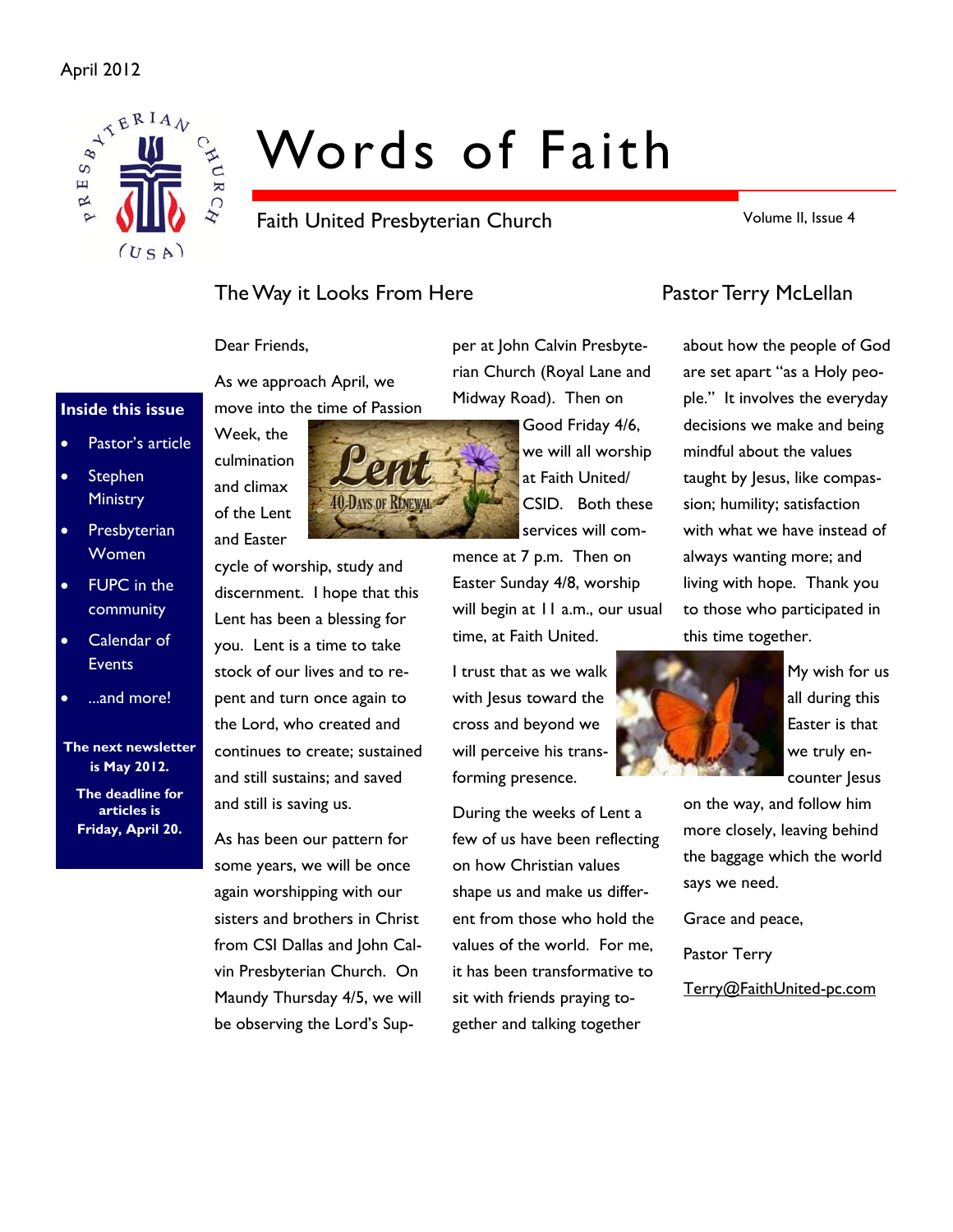# Six Stephen Ministers Commission Soon! Six Stephen Minister Leaders

Sunday, May 6 will be a special day in the congregation of Faith United when six new Stephen Ministers will be commissioned during the Sunday morning service. These six people will have completed the initial 50 hours of training which began in October, 2011. The group will continue to meet twice a month in Supervision and Continuing Education.

It is time for Faith United Members to consider how they want to utilize the skills that these caring new Stephen Ministers have learned. Each minister will be available for giving one-on-one listening care to others who are going through tough situations of life. If members are experiencing these times personally, or they know of someone in or out of the

congregation who may need help, a Stephen Minister can be requested to meet with the person on a

weekly basis for as long as it takes to get through the difficulty. Anyone may request a care giver by asking a Stephen Leader, the Pastor, or by calling the church. The Stephen Leaders are Lisa Laclede and Nancy Smith. Jane Ingebritson is available on a consulting basis. Confidentiality will be honored at all times.

The Stephen Ministers who are completing the training are Nancy Bond, Lois Duell, Kathleen Ferguson, Cathy Marxer, Lois Norton, and Susie Wing. Others who are still active after Stephen Minister training are



Ray Butler, Linnie Hinkle, and Sharon Meurer.

Others in the con-

gregation who have been trained in the past are Mary Blackney, Genevieve Bratton, Fiona Coughenour, George and Mozelle Mills, Roc and Clarice Mitchell, Terry and Kay McLellan, Chris Walker, Roberta Welther, and Dave Youngstrum.

During April the current trainees will study the modules "How to Make a First Caring Visit", "Follow Me," and "Ministering to Those Experiencing Losses Related to Aging." The class meets on Saturday mornings from 10:00 to 12:30. There will not be a class on April 7.

The annual Women's Conferences at Mo-Ranch will be May 29-31 and June 1-3. These conferences provide women of faith an opportunity for worship, learning and

fellowship in a beautiful setting in the Texas Hill Country. The Keynote Speaker will be Dr. Anna Carter Florence. Conference theme: "Reflecting the Light: From Mountaintop to Main Street."



The Starboard Stitchers will meet at the church on Tuesday, April 3, at 1:00 p.m. to continue making stuffed animals for North Dallas Shared Ministries. Come join them

and choose to sew, stuff or stitch and enjoy the fellowship.

The 2nd Tuesday Morning Luncheon circle will meet on April 10 at 10:30 a.m. Nancy Bond will lead the Bible study.

## Presbyterian Women Jeanne Sawyer, Publicity

The 2nd Thursday Morning circle will meet at 9:30 a.m. on April 12.

On April 19, the 3rd Thursday Evening circle will meet at 7:00 p.m. at the home of Patti Sloey.

The PW Coordinating Team will meet on Tuesday, April 3, at 7:00 p.m. Also, mark your calendars for Tuesday, May 15, for the PW Birthday Dinner, which will take place on that evening. Stay tuned for more details about this event.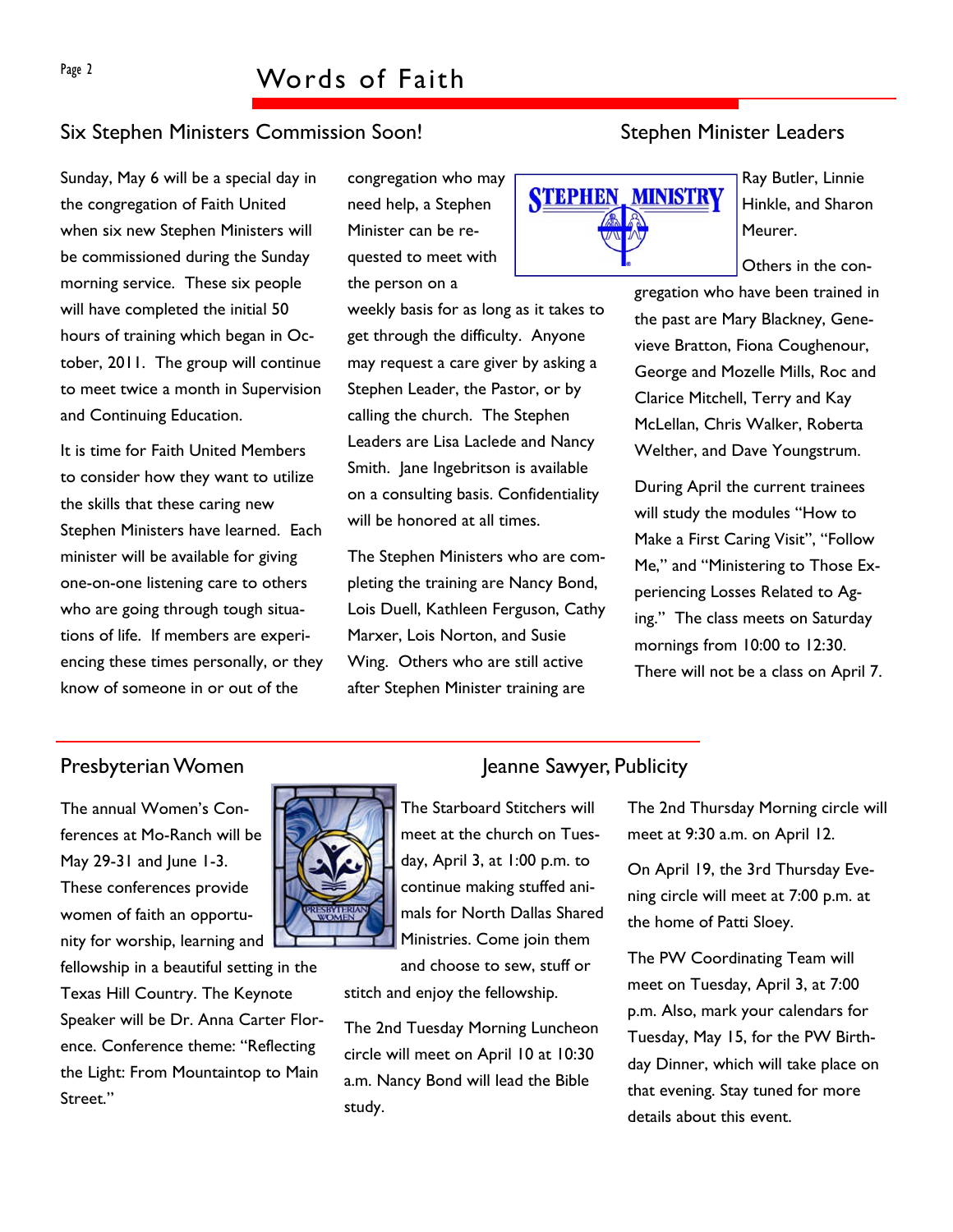# Carrollton Police Department Names Officer of the Year!



**Photo courtesy of Jon Stovall—From left to right: Officer Caleb West, Chief Rex Redden and Assistant Chief Michael Martin.** 

Officer Caleb West has been with the Carrollton Police Department for almost five years serving on the patrol and S.W.A.T units. Recently, the department named West as its police officer of the year.

West was one of many officers named in the 2011 Annual Police Awards, sponsored by the Carrollton Police Officers Association and local businesses and donors. However, he took home the top award.

"I was pretty surprised that I had won this award," West said. "There were a lot of other deserving officers; it is

an honor to receive this award."

There were around 12 officers nominated for officer of the year; however, West said his shift on the force is a special one and they have made some bigger arrests in the past year.

"When I received the award they told a story about how we were able to arrest some criminals who had been stealing items and then reselling them on the street," he said. "We were able to retrieve a lot of stolen property."

West said he grew up around the area, and after serving four years in the United States Marine Corps he decided to return to what he's always wanted to do. Currently West works the night shift in Carrollton.

"I really like where I am right now," he said. "Even though I won the award for officer of the year, it was a team effort. The things we do are a step ahead, and I am proud of the work we have done."

Officer West is the son of James and Carol West, and the grandson of Don Speigel. Along with 3-year-old son Aiden, Officer West and his wife Sarah are expecting their second child (another boy!) in August.



# Session & Such

The Session will have a Called Meeting once a month for the pur-

pose of meeting and receiving prospective new members. This month's Called Meeting is scheduled for Easter Sunday, April 8 at 10:15 a.m. They will meet in the Library/ Resource Room across from the coffee/fellowship area.

Due to Easter falling on the second Sunday in April, the next stated session meeting has been re-scheduled for Sunday, April 15 after worship.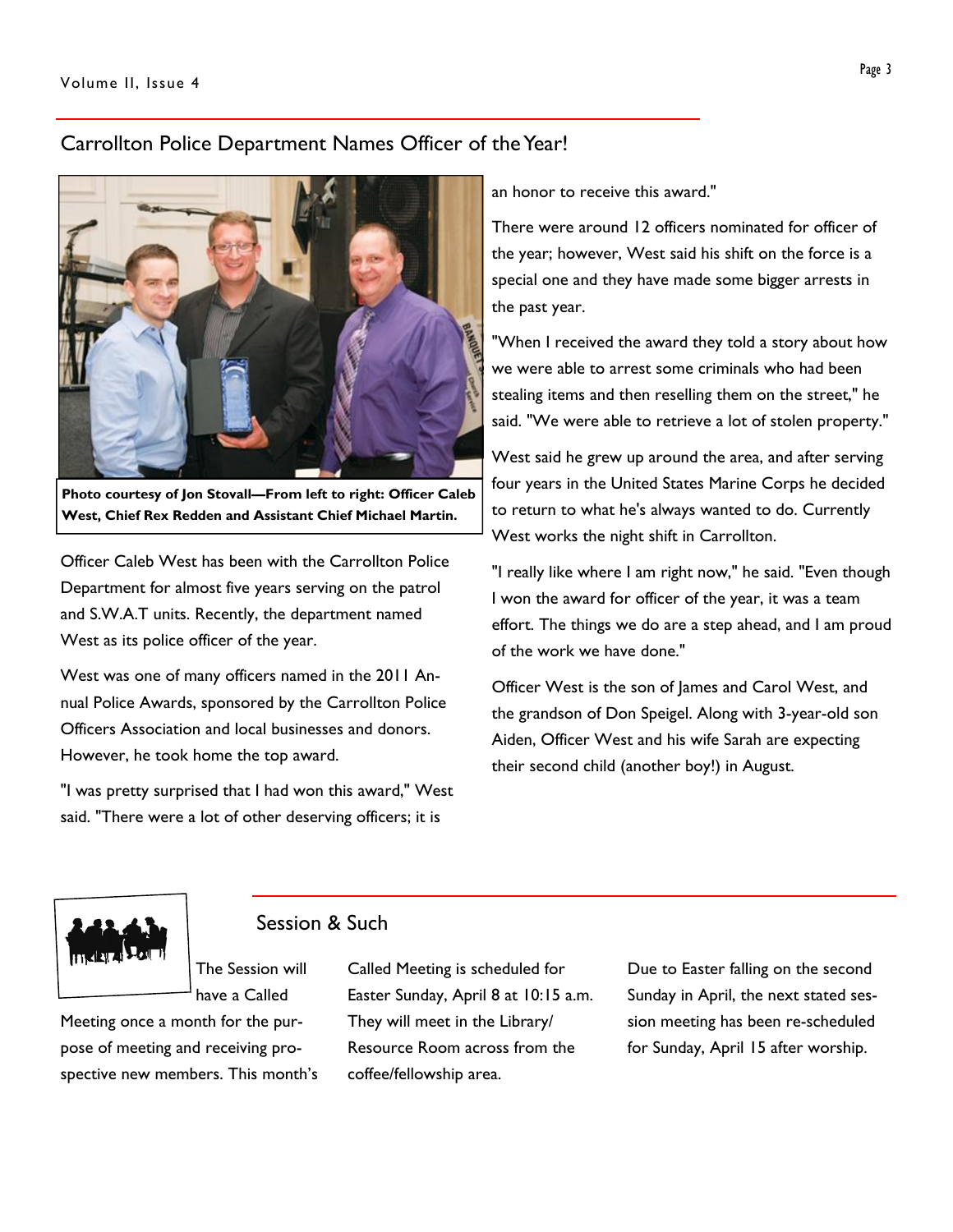# Page 4 Words of Faith

# Notes & News from the Pews



## **Thank you!**

Thank you everyone for the cards, calls, and prayers. This has been a very difficult time for my family and appreciate the love, support, kindness, and caring from

family and friends.

# *Doug, Gerry, and Rebecca Nichols*

### **Lost!**

Jeanne Sawyer is missing several glass flower vases from her collection. These were used in February for several events at the church. Please let her know if you have one or know where they may have been placed for safe keeping.

### **Austin Street Meal—May 7**

The May meal day will be Monday, May 7. Please plan ahead for your food donation. The additional refrigerator for cold food storage is down the hall from the Fellowship Hall kitchen. Thank you for your faithfulness to the homeless.



# From the editor **Brenda** Swindle

Thank you to the volunteers who help fold, label and mail the newsletter each month.

If you are wondering about your contribution envelopes for 2012, wonder no more. If you were not able to pick them up in January we now have them in the office area. Please call or come by the office during the week to pick them up.

Also, Membership Directories are here! They will be on tables near the office area. If you are unable to attend worship on Sundays you may come by the office during the

week to pick yours up. Please call the office to make other arrangements if you are unable to get to the church building.

 You may submit articles in writing to the church office or via email to

#### Brenda@FaithUnited-pc.com

The next issue will be May 2012. The deadline for articles is Friday, 4/20. Please do not hesitate to contact the church office if you or your group has information to share.

*Next newsletter is May 2012. Deadline for articles, Friday, 4/20. Contact church office or Brenda Swindle via email to submit articles.*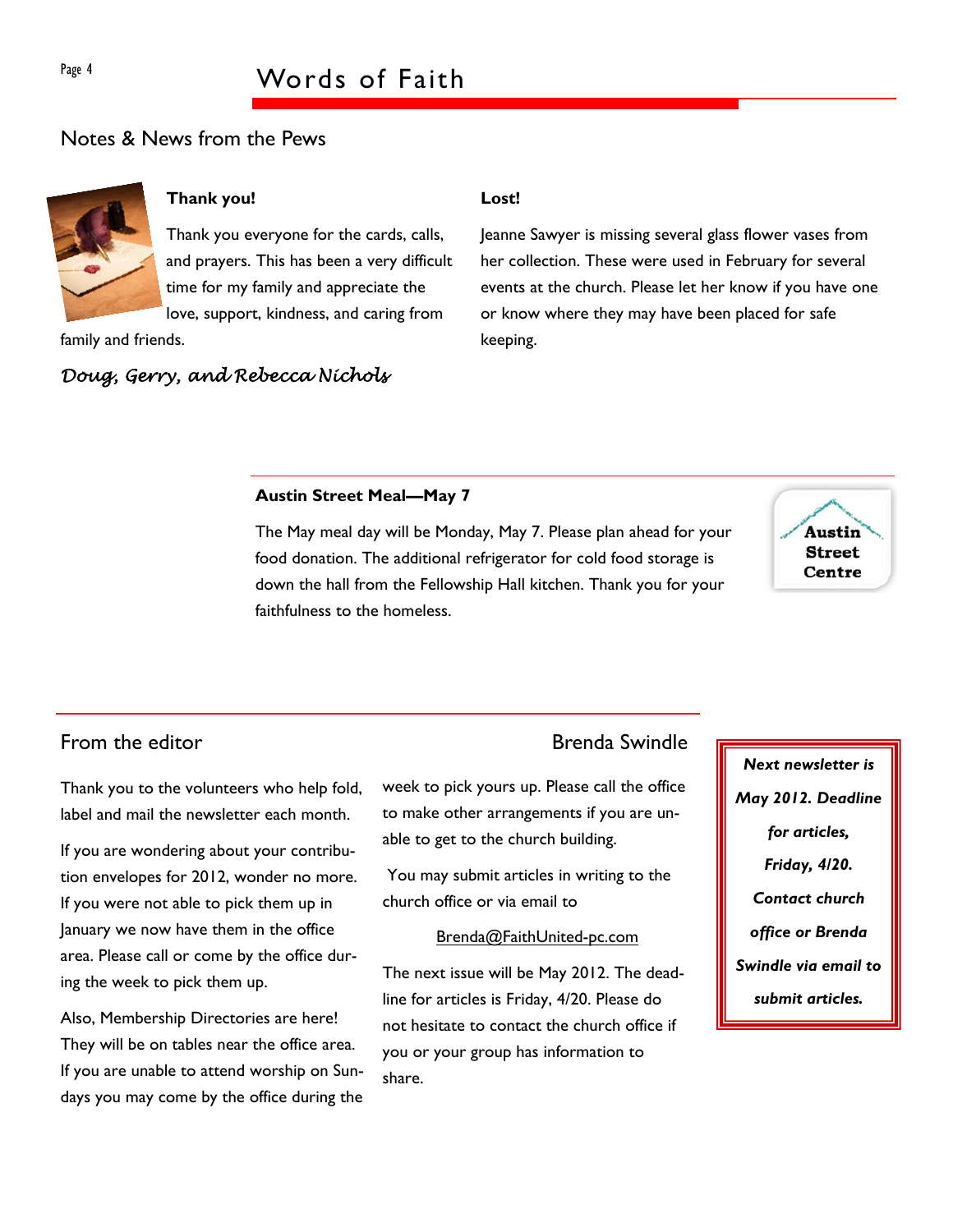## North Dallas Shared Ministries Lois Duell

April is again our month to spotlight NDSM. Please give serious consideration of a gift of goods, money and/or time. Every week, over 900 people receive food from NDSM. We go



through a lot of groceries, about \$1.7million annually. Both food and money are appreciated. With \$1.00, we can buy what would cost \$11.62 at a grocery or warehouse store. Our buying power and special relationships allow us to stretch every dollar. There are some things we cannot obtain at a discount though. You donations of these items help us provide more variety to our clients. Saltine crackers, Ramen noodles, canned pineapple, canned mixed vegetables and carrots, and toilet tissue are a few of the items we currently need. However you choose to give, it is appreciated.

 The date for the Gala has been moved back one week to Friday, May 18. It will be held at Holy Trinity Greek Orthodox Church on Hillcrest at Alpha. Besides the

yummy Greek food, there will be the silent auction, performances by the Festival Greek Dancers and our own Cat Daddies (volunteers at NDSM who suggested the fund -raising Gala 10 years ago) and tours of the

church whose architecture replicates Saint Sophia's Basilica in Istanbul. The cost for the evening will be \$35. The Silent Auction and tours begin at 6 pm and dinner and music at 7:15 pm. If you let me know you are interested, we will reserve tables so we can sit together (and you'll even get to meet my husband Tom).

 Items for the annual Gala Silent Auction are needed. I will have forms to give to participating businesses soon. Suggested items are meals at local restaurants, movie passes, homemade items, anything you think someone might be interested in having – be creative. A new feature of the auction is you can view the items on NDSM's facebook page and even bid on them there.

### Membership Directories are here!

You have waited! You have been patient! You have filled out forms! You have called asking about the Membership Directory!

Good news! They are here! Even better news—each member's information is now in a database that can be updated with the click of the computer keyboard. If you notice that your information is incorrect, please call the church office so that we can update your file.

You will also notice many names in the directory of members that you may not have seen for awhile. Feel free to call them up and reconnect. We want to include and welcome all members, past, present and future to Faith United Presbyterian Church.

Pick up your directory today from the tables set near the office area.

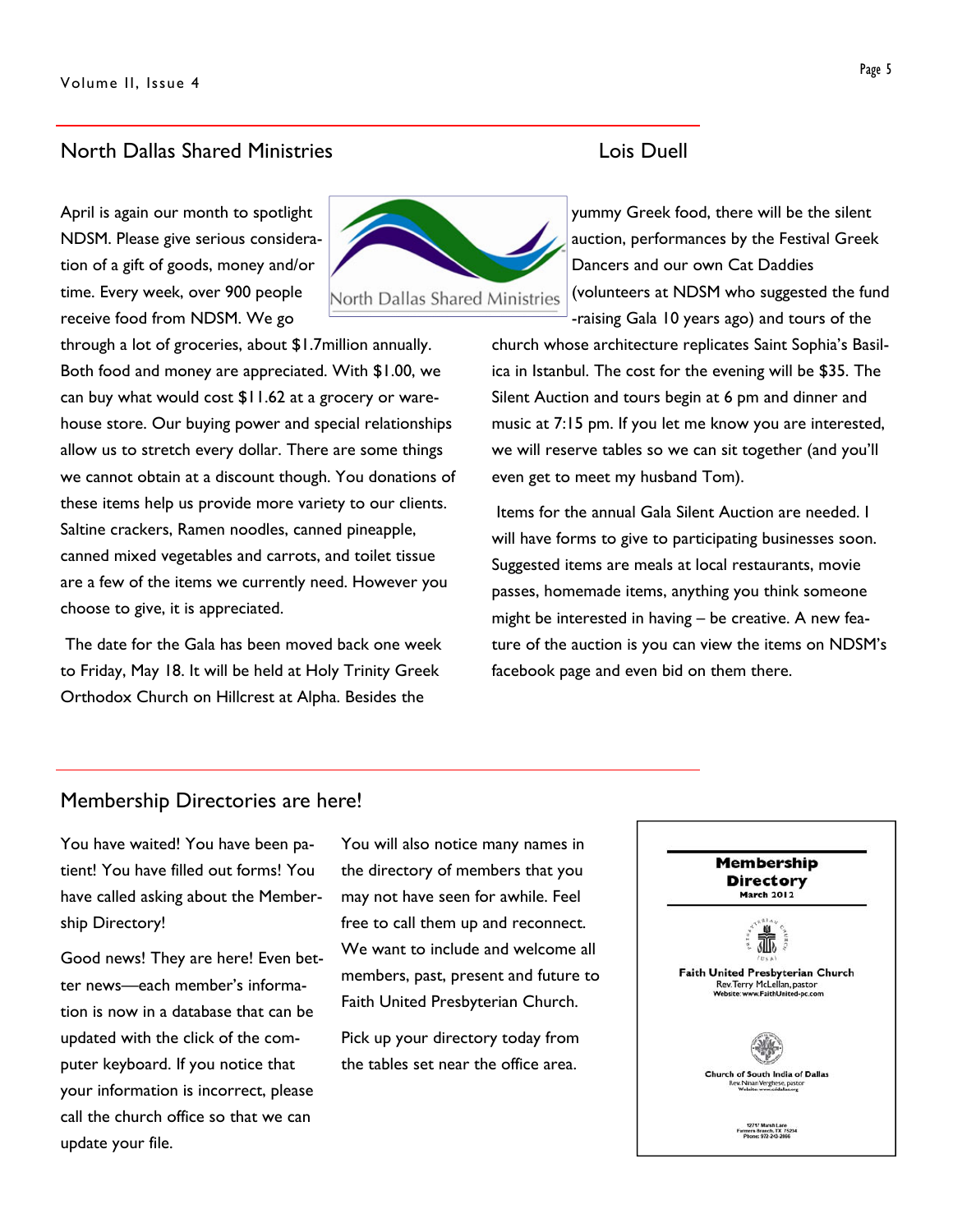# Page 6 Words of Faith

# Happy Birthday!

| April I        |                      | April II |                          |          | <b>April 22</b>      |  |
|----------------|----------------------|----------|--------------------------|----------|----------------------|--|
|                | <b>Phil Beaubien</b> |          | Brenda Burkham           | 榮        | <b>Ruth Decker</b>   |  |
| <b>April 7</b> |                      | April 13 |                          | 楽        | Roberta Welthe       |  |
|                | Phoebe Higginbotham  | ※ おんじょう  | Scarlett Silva           | ₩.       | Floyd Coleman        |  |
| <b>April 9</b> |                      | April 14 |                          | April 24 |                      |  |
|                | Earl Blackney        | ※ -      | Samuel Karp              |          | ※ Jerry Swope        |  |
| 豢              | Dixie Howell         | April 16 |                          | April 26 |                      |  |
| 豢              | Phyllis Gaudet       |          | Sierra Faust Carradine   |          | <b>Riley Toliver</b> |  |
| April 10       |                      | April 19 |                          |          |                      |  |
|                | Doug Sparks          |          | <b>Richard Davenport</b> |          |                      |  |
|                |                      | 鸒        | David Bell               |          |                      |  |

- ler
- 





*Give ear, O Lord, to my* 

*prayer; listen to my cry* 

*of supplication. In the* 

*day of my trouble I call* 

*on you, for you will* 

*answer me.* 

Psalm 86:6-7

## Prayer Concerns

#### **Prayers for:**

- Eberhard & Kähte Kashuge
- ♥ Mike McGinnis
- ♥ Jeanne Moynagh
- ♥ Thomas Sullivan
- ♥ Jan Duell Gaby
- ♥ Connie Harvey
- ♥ Myra & Fred Nichols
- Joe Rainier
- ♥ The congregation of FUPC as we discover what God has planned for us.

# **Rehab/At Home:**

- ♥ Phil & Marilyn Beaubien
- ♥ Earl Blackney
- ♥ Grethel Creech
- ♥ David Daly
- ♥ Betty Donoho
- Harvey & Marian Garoutte
- ♥ Kathie Heffler
- ♥ Ruth Innes
- ♥ Ken Quevreaux
- ♥ Don Speigel
- ♥ Mary Steinmetz
- **Bennie Tillack**
- Hugh McWhorter
- Martha Watson

#### **Service Personnel:**

- ♥ SGT Kevin B. Cuiksa
- **CPT Brian Gaddis**
- **LT Ben Garoutte**
- Sr A Jaron Garoutte
- ♥ SPC Chad Manis
- ♥ 1st LT Joshua Montero
- ♥ LT COL Thomas Pentecost
- SFC Adam Reno
- ♥ Ronnie Rogers
- ♥ USAF 1st LT Andre Silva
- ♥ LCPL James C. Spencer
- ♥ SPC David Wheat
- Marshall Dobbs
- ♥ David Crossley
- **Robert Hall**
- **Andrew Moore**
- WO<sub>2</sub> Chris West
- Logan Burkham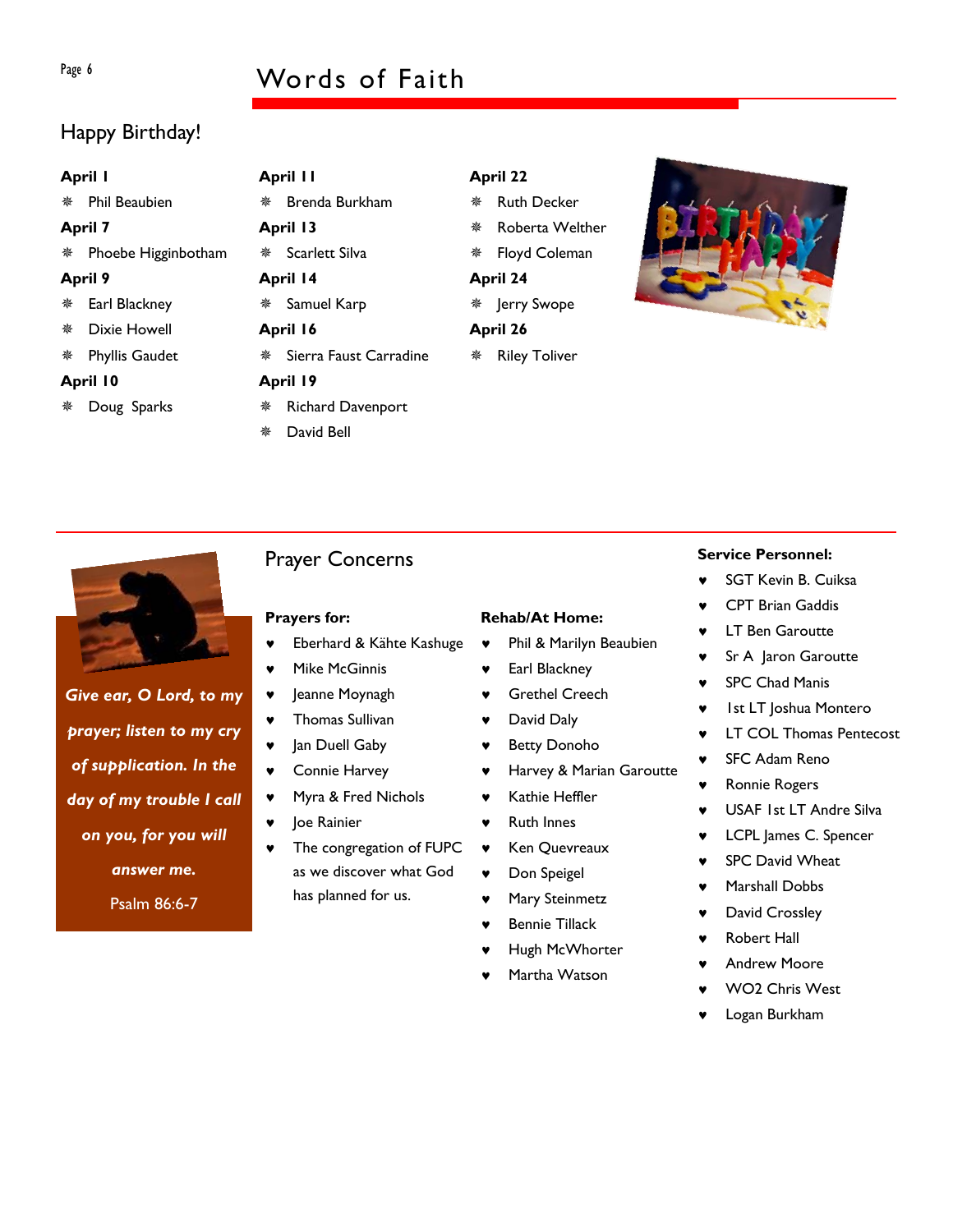# April 2012

| <b>Sun</b>                                                                                                                                                                                                                 | Mon                                                                                                                                   | Tue                                                                                       | Wed                             | Thu                                                                                                                                                                                                            | Fri                                                  | <b>Sat</b>                                                                                                                                                      |
|----------------------------------------------------------------------------------------------------------------------------------------------------------------------------------------------------------------------------|---------------------------------------------------------------------------------------------------------------------------------------|-------------------------------------------------------------------------------------------|---------------------------------|----------------------------------------------------------------------------------------------------------------------------------------------------------------------------------------------------------------|------------------------------------------------------|-----------------------------------------------------------------------------------------------------------------------------------------------------------------|
| Palm Sunday<br>9:00 CSID Worship<br>9:00 FUPC Prayer Time<br>9:30 FUPC Sunday School<br>11:00 CSID Sunday School<br>11:00 FUPC Worship<br>11:00 Good Shepherd<br>5:00 FUPC Lenten Study                                    | $\overline{2}$<br>9:00 Ed's Helpers<br>6:00 Shelter                                                                                   | 3<br>1:00 Starboard Stitchers<br>7:00 GA-Choir Room<br>7:00 OA-Fellowship Rm<br>7:00 PWCT | 4<br>7:00 FUPC Choir            | 5<br>Maundy<br>Thursday<br>5:00 G-21-Sanctuary<br>6:30 GA-Choir Room<br>7:00 Worship @<br>John Calvin Pres.<br>7:30 ABA Group-Rm 4                                                                             | 6 Good<br>Friday<br>Worship<br>7 pm @<br><b>FUPC</b> | 7<br>11:00 GA-Double Classroom<br>11:00 OA-Rm 4<br>2:30 CSID Choir-Sanctuary                                                                                    |
| 8<br><b>Easter Sunday</b><br>9:00 CSID Worship<br>9:00 FUPC Prayer Time<br>9:30 FUPC Sunday School<br>10:15 FUPC Session<br>10:30 Easter Egg Hunt<br>11:00 CSID Sunday School<br>11:00 FUPC Worship<br>11:00 Good Shepherd | 9<br>9:00 Ed's Helpers                                                                                                                | 10<br>10:30 PW Circle<br>7:00 GA-Choir Room<br>7:00 OA-Fellowship Rm                      | $\mathbf{H}$<br>7:00 FUPC Choir | 12<br>9:30 PW Circle<br>5:00 G-21-Sanctuary<br>6:30 GA-Choir Room<br>7:30 ABA Group-Rm4                                                                                                                        | $\overline{13}$                                      | 4<br>10:00 Stephen Min.-Lounge<br>11:00 GA-Double Classroom<br>11:00 OA-Fellowship Rm<br>2:30 CSID Choir-Sanctuary                                              |
| 15<br>9:00 CSID Worship<br>9:00 FUPC Prayer Time<br>9:30 FUPC Sunday School<br>11:00 CSID Sunday School<br>11:00 FUPC Worship<br>11:00 Good Shepherd<br>12:30 FUPC Session<br>5:00 FUPC Lenten Study                       | 17<br>16<br>9:00 Ed's Helpers<br>7:00 GA-Choir Room<br>7:00 OA-Fellowship Rm<br>6:15 LTCDS Staff<br>7:00 Vocal Majority<br>Board Mtg. |                                                                                           | 8<br>7:00 FUPC Choir            | 9<br>5:00 G-21-Sanctuary<br>6:30 GA-Choir Room<br>7:00 PW Circle<br>7:30 ABA Group-Rm4                                                                                                                         | 20                                                   | 21<br>10:00 Stephen Min.-Lounge<br>11:00 GA-Double Classroom<br>11:00 OA-Fellowship Rm<br>2:30 CSID Choir-Sanctuary                                             |
| 22<br>9:00 CSID Worship<br>9:00 FUPC Prayer Time<br>9:30 FUPC Sunday School<br>11:00 CSID Sunday School<br>11:00 FUPC Worship<br>11:00 Good Shepherd                                                                       | 24<br>23<br>9:00 Ed's Helpers<br>7:00 GA-Choir Room<br>7:00 OA-Fellowship Rm                                                          |                                                                                           | 25<br>7:00 FUPC Choir           | 26<br>5:00 G-21-Sanctuary<br>6:30 GA-Choir Room<br>7:30 ABA Group-Rm4                                                                                                                                          | 27                                                   | 28<br>10:00 Stephen Min.-Lounge<br>11:00 GA-Double Classroom<br>11:00 OA-Fellowship Rm<br>2:30 CSID Choir-Sanctuary                                             |
| 29<br>9:00 CSID Worship<br>9:00 FUPC Prayer Time<br>9:30 FUPC Sunday School<br>11:00 CSID Sunday School<br>11:00 FUPC Worship<br>11:00 Good Shepherd                                                                       | 30<br>1:00 Starboard Stitchers 7:00 FUPC Choir<br>9:00 Ed's Helpers<br>7:00 GA-Choir Room<br>7:00 OA Fellowship Rm<br>7:00 PWCT       |                                                                                           |                                 | 3<br>5:00 G-21-Sanctuary<br>6:30 GA-Choir Room<br>7:30 ABA Group-Rm 4                                                                                                                                          | 4                                                    | 5<br>10:00 Stephen Min.-Lounge<br>11:00 GA-Double Classroom<br>11:00 OA-Fellowship Rm<br>2:30 CSID Choir-Sanctuary<br><b>FUPC Session Retreat</b><br>10 am-2 pm |
| 6<br>9:00 CSID Worship<br>9:00 FUPC Prayer Time<br>9:30 FUPC Sunday School<br>11:00 CSID Sunday School<br>11:00 FUPC Worship<br>11:00 Good Shepherd                                                                        | 7<br>9:00 Ed's Helpers<br>6:00 Shelter                                                                                                | 8<br>10:30 PW Circle<br>7:00 GA-Choir Room<br>7:00 OA-Fellowship Rm                       | 9<br>7:00 FUPC Choir            | Calendar Legend<br>G-21=Community Youth Group<br>GA=Gamblers Anonymous<br>ABA=Anorexic & Bulimics Anonymous<br>OA=Overeaters Anonymous<br>LTCDS = Little Treasures School<br>CSID=Church of South India Dallas |                                                      | PWCT=Presbyterian Women Coordinating Team                                                                                                                       |

**Please contact the church office with meetings, classes or events for the calendar to prevent conflicts.**